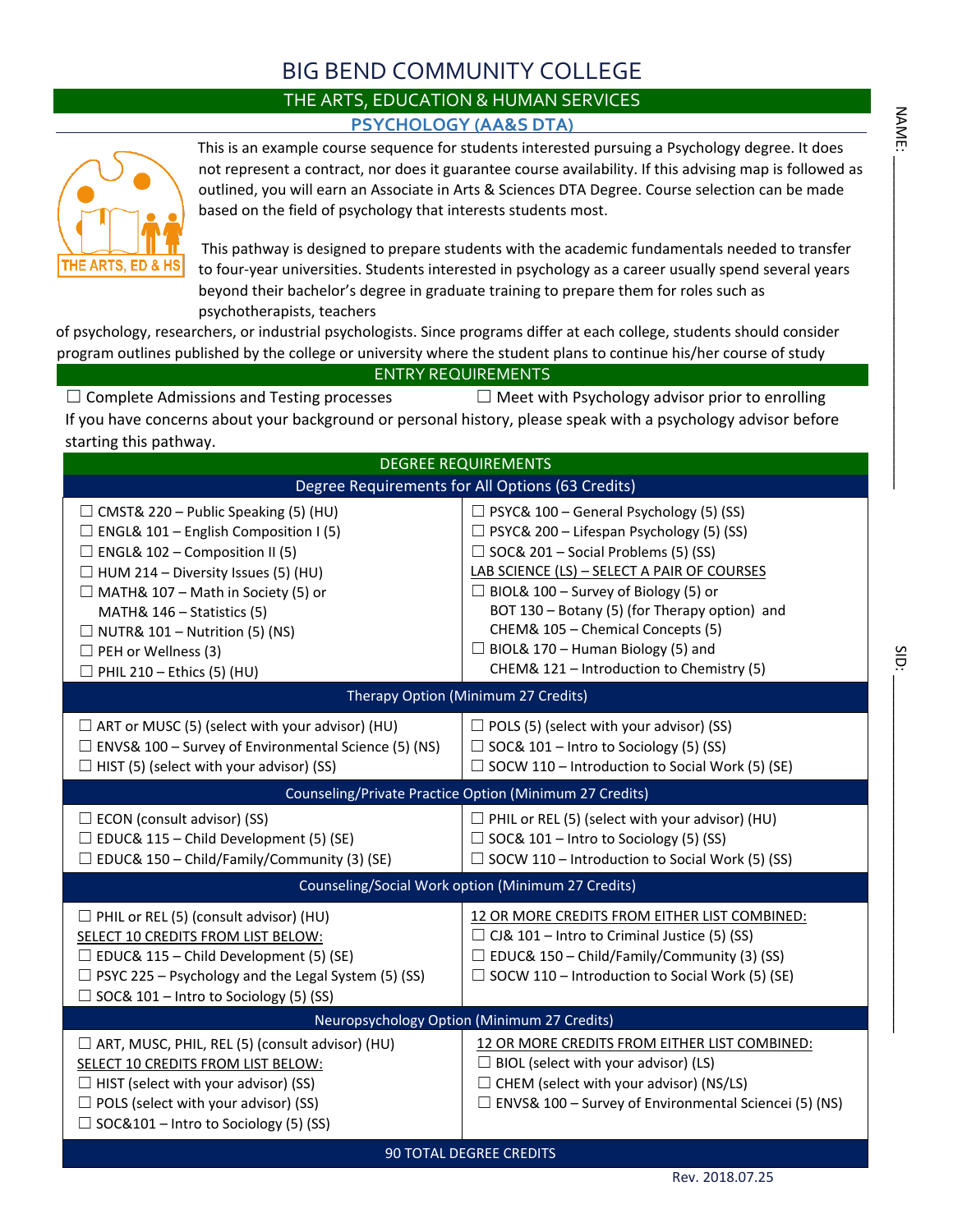## AA&S DTA (PSYCHOLOGY FOCUS) PRE-REQUISITE FLOW CHART

Start by talking with your assigned advisor to determine which courses to take first based on your placement scores.



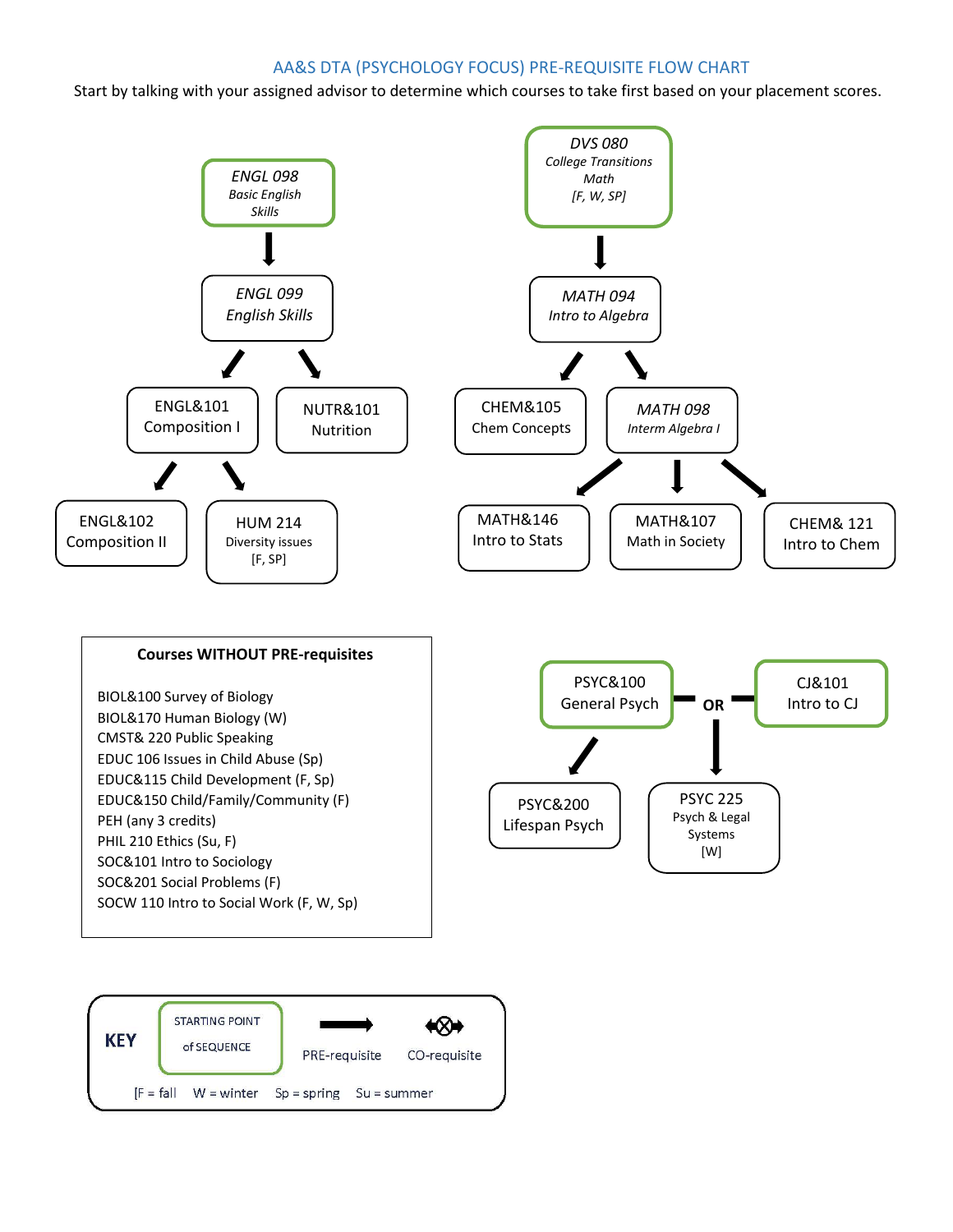| AAS& DTA (PSYCHOLOGY) QUARTERLY PROGRAM PLAN (YEAR ONE) |                                                               |                                 |                                         |                                 |                                         |                                  |             |
|---------------------------------------------------------|---------------------------------------------------------------|---------------------------------|-----------------------------------------|---------------------------------|-----------------------------------------|----------------------------------|-------------|
|                                                         | FALL (15 Credits)<br>WINTER (15 Credits)                      |                                 | SPRING 15 Credits)                      |                                 |                                         |                                  |             |
| PSYC& 100 (5)                                           |                                                               | CJ& 101 (5)                     |                                         |                                 | ENGL& 102 (5)                           |                                  |             |
| SOC& 201 (5)                                            |                                                               | ENGL& 101 (5)                   |                                         | Choose one from option list (5) |                                         |                                  |             |
| Choose one from option list (5)                         |                                                               | Choose one from option list (5) |                                         | Choose one from option list (5) |                                         |                                  |             |
|                                                         |                                                               |                                 | <b>ADVISING</b>                         |                                 |                                         |                                  |             |
|                                                         | <b>FALL</b>                                                   |                                 | <b>WINTER</b>                           |                                 | <b>SPRING</b>                           |                                  |             |
| $\Box$ BBCC Foundation scholarship app                  |                                                               |                                 | $\Box$ Assess program plan with advisor |                                 | $\Box$ Assess program plan with advisor |                                  |             |
| □ Fill out FAFSA or WAFSA for next                      |                                                               |                                 |                                         |                                 |                                         |                                  |             |
| year                                                    |                                                               |                                 |                                         |                                 |                                         |                                  |             |
| $\Box$ Meet with your advisor                           |                                                               |                                 |                                         |                                 |                                         |                                  |             |
| <b>QUARTERLY REGISTRATION PLANNING</b>                  |                                                               |                                 |                                         |                                 |                                         |                                  |             |
|                                                         | QUARTER $\Box$ FALL $\Box$ WINTER $\Box$ SPRING $\Box$ SUMMER |                                 |                                         |                                 |                                         | <b>REGISTRATION ACCESS CODE:</b> |             |
| <b>CLASS</b>                                            | <b>TITLE</b>                                                  |                                 | <b>CREDITS</b>                          | <b>DAYS</b>                     |                                         | <b>TIME</b>                      | <b>ITEM</b> |
|                                                         |                                                               |                                 |                                         |                                 |                                         |                                  |             |
|                                                         |                                                               |                                 |                                         |                                 |                                         |                                  |             |
|                                                         |                                                               |                                 |                                         |                                 |                                         |                                  |             |
|                                                         |                                                               |                                 |                                         |                                 |                                         |                                  |             |
|                                                         |                                                               |                                 |                                         |                                 |                                         |                                  |             |
|                                                         |                                                               |                                 |                                         |                                 |                                         |                                  |             |
|                                                         |                                                               |                                 | <b>QUARTERLY REGISTRATION PLANNING</b>  |                                 |                                         |                                  |             |
|                                                         | QUARTER $\Box$ FALL $\Box$ WINTER $\Box$ SPRING $\Box$ SUMMER |                                 |                                         |                                 |                                         | <b>REGISTRATION ACCESS CODE:</b> |             |
| <b>CLASS</b>                                            | <b>TITLE</b>                                                  |                                 | <b>CREDITS</b>                          | <b>DAYS</b>                     |                                         | <b>TIME</b>                      | <b>ITEM</b> |
|                                                         |                                                               |                                 |                                         |                                 |                                         |                                  |             |
|                                                         |                                                               |                                 |                                         |                                 |                                         |                                  |             |
|                                                         |                                                               |                                 |                                         |                                 |                                         |                                  |             |
|                                                         |                                                               |                                 |                                         |                                 |                                         |                                  |             |
|                                                         |                                                               |                                 |                                         |                                 |                                         |                                  |             |
|                                                         |                                                               |                                 |                                         |                                 |                                         |                                  |             |
|                                                         |                                                               |                                 | <b>QUARTERLY REGISTRATION PLANNING</b>  |                                 |                                         |                                  |             |
|                                                         | QUARTER $\Box$ FALL $\Box$ WINTER $\Box$ SPRING $\Box$ SUMMER |                                 |                                         |                                 |                                         | <b>REGISTRATION ACCESS CODE:</b> |             |
| <b>CLASS</b>                                            | <b>TITLE</b>                                                  |                                 | <b>CREDITS</b>                          | <b>DAYS</b>                     |                                         | <b>TIME</b>                      | <b>ITEM</b> |
|                                                         |                                                               |                                 |                                         |                                 |                                         |                                  |             |
|                                                         |                                                               |                                 |                                         |                                 |                                         |                                  |             |
|                                                         |                                                               |                                 |                                         |                                 |                                         |                                  |             |
|                                                         |                                                               |                                 |                                         |                                 |                                         |                                  |             |
|                                                         |                                                               |                                 |                                         |                                 |                                         |                                  |             |
|                                                         |                                                               |                                 |                                         |                                 |                                         |                                  |             |
|                                                         |                                                               |                                 | <b>QUARTERLY REGISTRATION PLANNING</b>  |                                 |                                         |                                  |             |
|                                                         | QUARTER □ FALL □ WINTER □ SPRING □ SUMMER                     |                                 |                                         |                                 |                                         | <b>REGISTRATION ACCESS CODE:</b> |             |
| <b>CLASS</b>                                            | <b>TITLE</b>                                                  |                                 | <b>CREDITS</b>                          | <b>DAYS</b>                     |                                         | <b>TIME</b>                      | <b>ITEM</b> |
|                                                         |                                                               |                                 |                                         |                                 |                                         |                                  |             |
|                                                         |                                                               |                                 |                                         |                                 |                                         |                                  |             |
|                                                         |                                                               |                                 |                                         |                                 |                                         |                                  |             |
|                                                         |                                                               |                                 |                                         |                                 |                                         |                                  |             |
|                                                         |                                                               |                                 |                                         |                                 |                                         |                                  |             |
|                                                         |                                                               |                                 |                                         |                                 |                                         |                                  |             |
|                                                         |                                                               |                                 |                                         |                                 |                                         |                                  |             |

 $N_{\rm A}$  is a subset of  $\sim$ 

NAME:

SID:  $\Box$ 

SID: